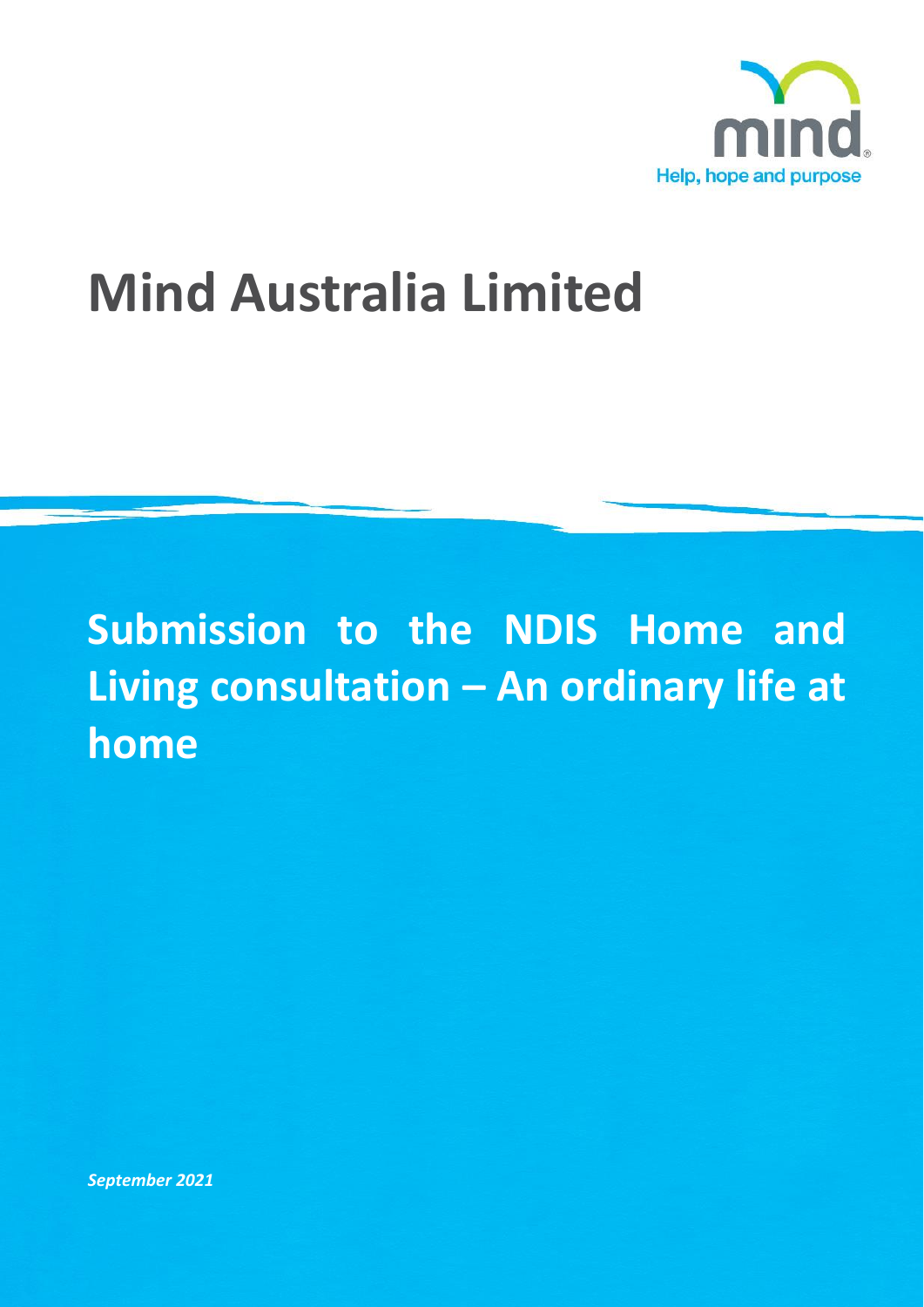

#### **About Mind Australia Limited**

Mind Australia Limited (Mind) is one of the country's leading community-managed specialised mental health service providers. We have been supporting people who are dealing with the day-to-day impacts of mental ill-health, as well as their families, friends and carers for over 40 years. Our staff deliver a range of services and supports to people challenged by mental ill-health, in psychological distress, at risk of suicide and those with suicidal thoughts and intentions. In the 2019-20 financial year, Mind provided recovery focused, person centred support service to over 11,000 people, including residential rehabilitation, personalised support, youth services, family carer services and care coordination. Mind also operates as a provider of services and supports to individuals who have NDIS funding packages in multiple locations across Australia.

We also work with people to address poverty, housing, education and employment. It is an approach to mental health and wellbeing that looks at the whole person in the context of their daily life, and focuses on the social determinants of mental health, as they play out in people's lives. We value lived experience and diversity and many of our staff identify as having a lived experience of mental ill-health.

Mind significantly invests in research about mental health recovery and psychosocial disability and shares this knowledge, developing evidence informed new service models, evaluating outcomes, and providing training for peer workers and mental health professionals. We also advocate for, and campaign on basic human rights for everyone; constantly challenging the stigma and discrimination experienced by people with mental health issues.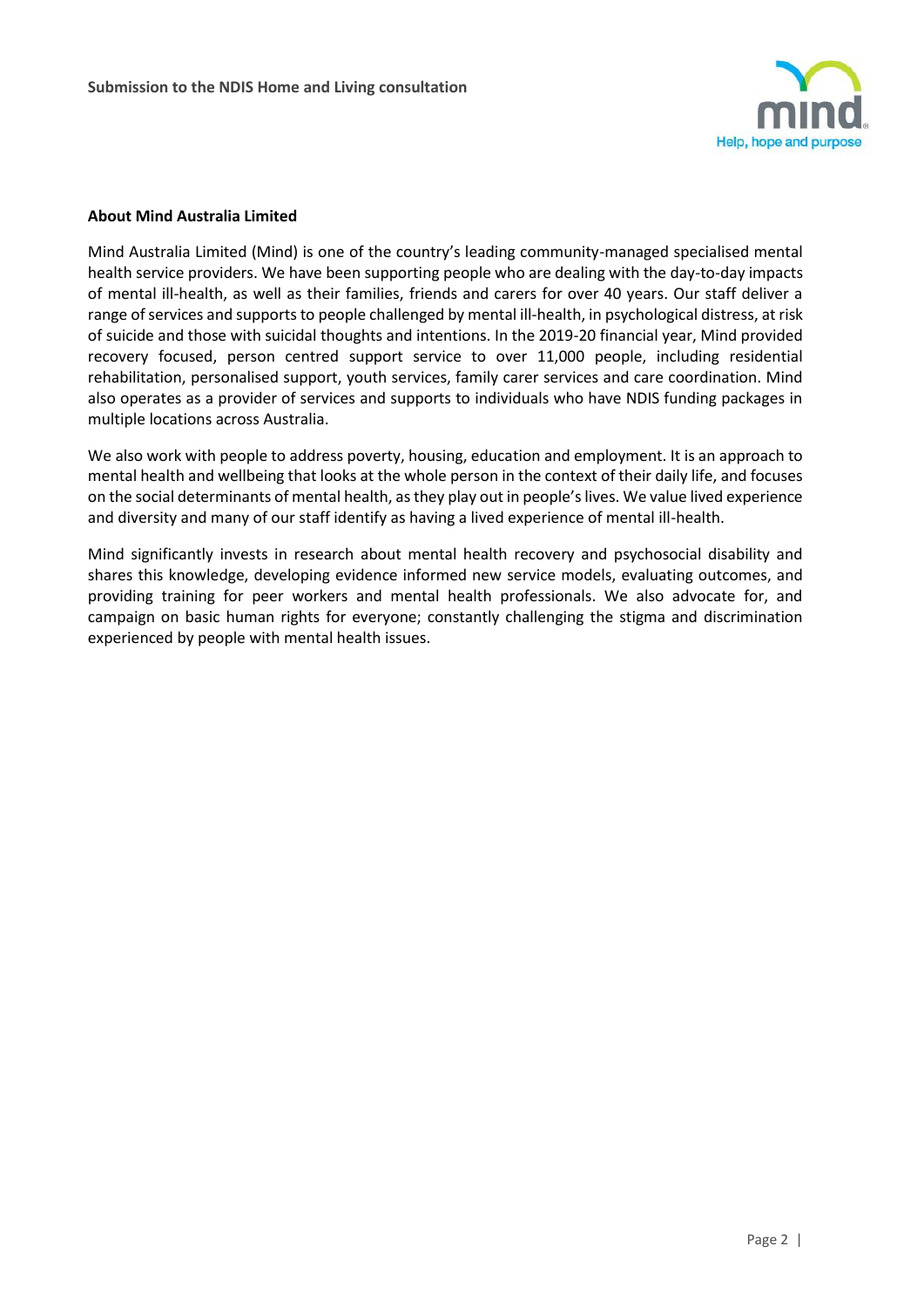

#### **Introduction**

Mind appreciates the opportunity to respond to the *Home and Living consultation – An ordinary life at home*. Our response to the Home and Living consultation paper is informed by consultation with people with lived experience, including experience with NDIS Home and Living supports.

The NDIS provide a number of key services to people with psychosocial disability. However, we believe more can be done to improve home and living policy settings for people with a psychosocial disability. We strongly believe that 'choice and control' which are guiding principles of NDIS delivery must also be kept at the forefront when undertaking this consultation.

Mind is a registered NDIS provider and is committed to the provision of psychosocial disability support. We are registered to provide:

- Supported Independent Living (SIL) to 199 NDIS participants as at August 2021.
- Supports to over 1800 NDIS participants including support coordination, Allied Health specialised assessment and behaviour support, and community engagement and capacity building support.

These services are delivered by a Community Mental Health Practitioner (CMHP) and mobile Allied Health workforce of over 110 FTE as at August 2021.

Mind are committed to ensuring NDIS participants with a psychosocial disability are able to have their support needs met based on what their individual needs and goals are.

We know there is a relationship between housing and mental health. Stable housing is the foundation for mental health recovery, and mental health, housing and homelessness are interrelated<sup>1</sup>. Having a safe, secure, affordable and appropriate place to call home is essential for people to live an ordinary life and stay well. Research suggests housing and support aren't well integrated under the NDIS and this is creating challenges in providing support for a client in a way which respects their rights to choice and control.<sup>2</sup>

#### **Key Messages:**

- Home and living policy settings should be reformed in order for specialist disability accommodation (SDA) to be seen as an option for people with psychosocial disability. This should include:
	- o consideration of eligibility requirements
	- o improving transparency around outcomes and timelines
	- o streamlining SDA and concurrent home and living application processes, such as SIL.
- Participants should have a range of home and living options available to them.
- Supported Independent Living group accommodation settings with shared supports should remain available for participants where appropriate, given the benefit of 24/7 support and a sense of community.
- It can be efficient to have a single provider delivering shared supports into a group accommodation setting. If this is not possible, issues such as funding a foundational level of

2 Ibid

 $\overline{a}$ 

<sup>&</sup>lt;sup>1</sup> Brackertz, N., Borrowman, L., Roggenbuck, C. Pollock, S. and Davis, E. (2020). Trajectories: the interplay between mental health and housing pathways. Final research report, Australian Housing and Urban Research Institute Limited and Mind Australia, Melbourne, https://www.ahuri.edu.au/research/trajectories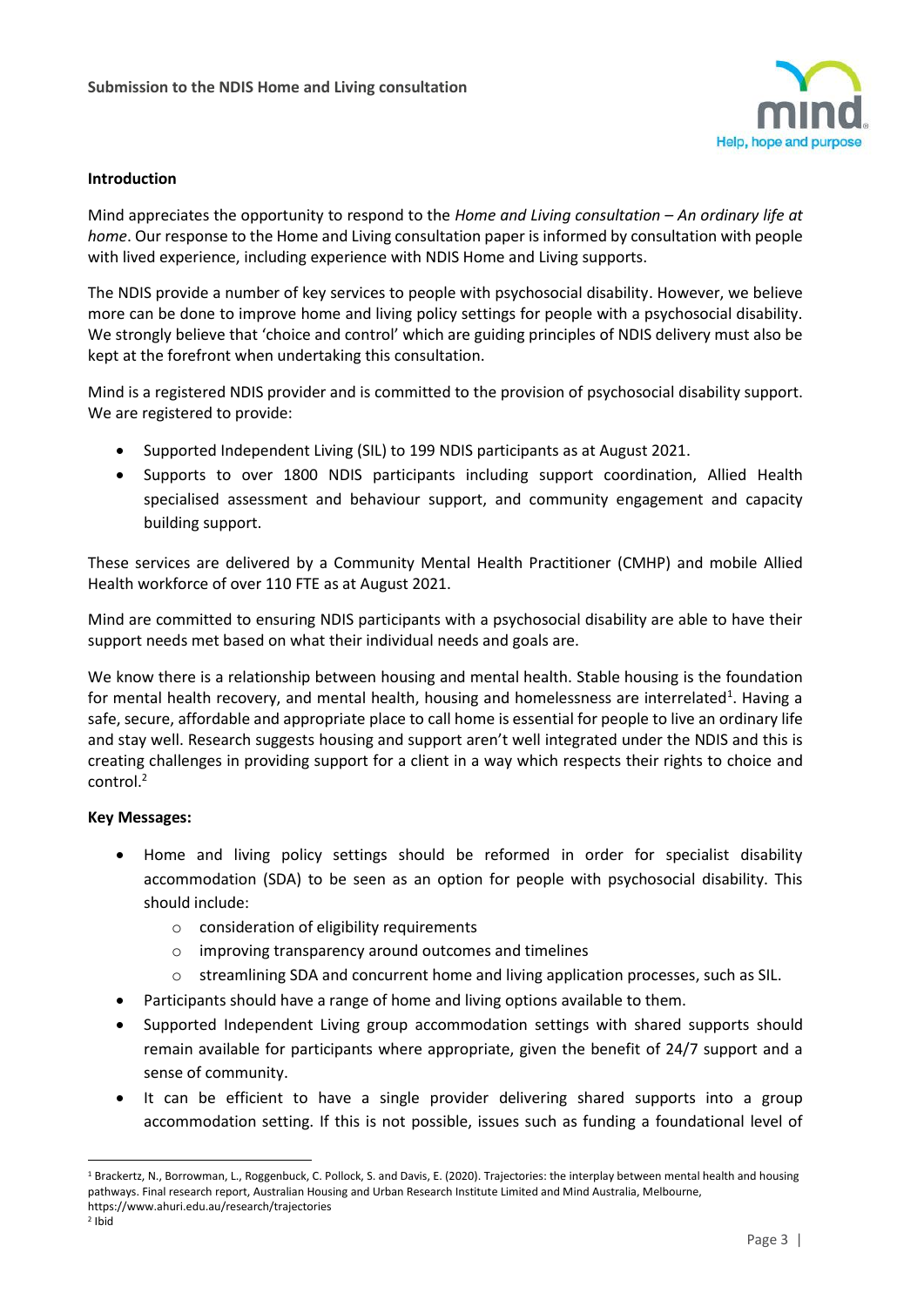

support for participants, and occupational health and safety implications for providers must be considered.

- We encourage the NDIA to consider how in-home supports can be delivered in a flexible manner so participants have access to a range of options suited to their individual needs.
- The NDIA should improve transparency and communication of decisions relating to participants home and living funding arrangements.
- Improved clarity and guidance must be provided for Individualised Living Options supports, including around quality and safeguarding, criteria used to determine funding type, and pricing components.
- We strongly encourage improved information sharing and guidance to empower participants and ensure planners, support coordinators and Local Area Coordinators can appropriately advise and support participants to understand the home and living options available to them.

We have made general comments regarding the NDIS home and living consultation below, followed by some more specific commentary on the NDIS's ideas about features of a new home and living approach.

### **Response to the NDIS Home and Living consultation paper**

As at 30 July 2021, around 10 percent of NDIS participants have a primary psychosocial disability<sup>3</sup> with the proportion of participants in the Scheme with a psychosocial disability increasing.<sup>4</sup>

We are supportive of measures which increase an individual's choice and control, as well as the ability to forward plan and respond flexibly to changes in home and living support needs.

We are also supportive of measures which remove conflicts of interest, and allow participants to exercise choice and control. Our joint research with the Australian Housing and Urban Research Institute (AHURI) noted the tension felt by NDIS service providers when housing and support services were provided by a single organisation. This limited client choice as they were bound to the service provider due to being housed by them, meaning their housing could be discontinued if they stopped using the service.<sup>5</sup> We agree that participants should be able to choose a provider without feeling as though their housing situation is going to be impacted. However, we need a framework which is cost-effective, and can provide participants with choice and control as well as deliver the integrated home and living supports they need.

Maintaining the highest level of choice and control across all elements of the NDIS is crucial. We encourage the NDIA to listen to the voices of participants who are experts in their own recovery and best placed to determine what their goals and support needs are.

#### **Supported Independent Living**

Some commentators have suggested the NDIA is seeking to phase out SIL and replace it with an ILO framework, as part of the new home and living policy.<sup>6</sup> There should be a range of options available to individuals. This should include SIL shared accommodation environments with shared supports, living

 $\overline{a}$ <sup>3</sup> NDIA. (2021). *NDIS Quarterly Report to Disability Ministers.* National Disability Insurance Agency, Australia.

<sup>4</sup> NDIA. (2021). *National Disability Insurance Scheme: Annual Financial Sustainability Report Summary - Interim Update. National Disability* Insurance Agency, Australia.

<sup>5</sup> Brackertz, N., Borrowman, L., Roggenbuck, C. Pollock, S. and Davis, E. (2020) Trajectories: the interplay between mental health and housing pathways. Final research report, Australian Housing and Urban Research Institute Limited and Mind Australia, Melbourne, https://www.ahuri.edu.au/research/trajectories

<sup>6</sup> Winther, Todd. (2021). *Are SIL's days numbered?* DSC. Available at:<https://teamdsc.com.au/resources/are-sils-days-numbered> [Accessed 31 August 2021]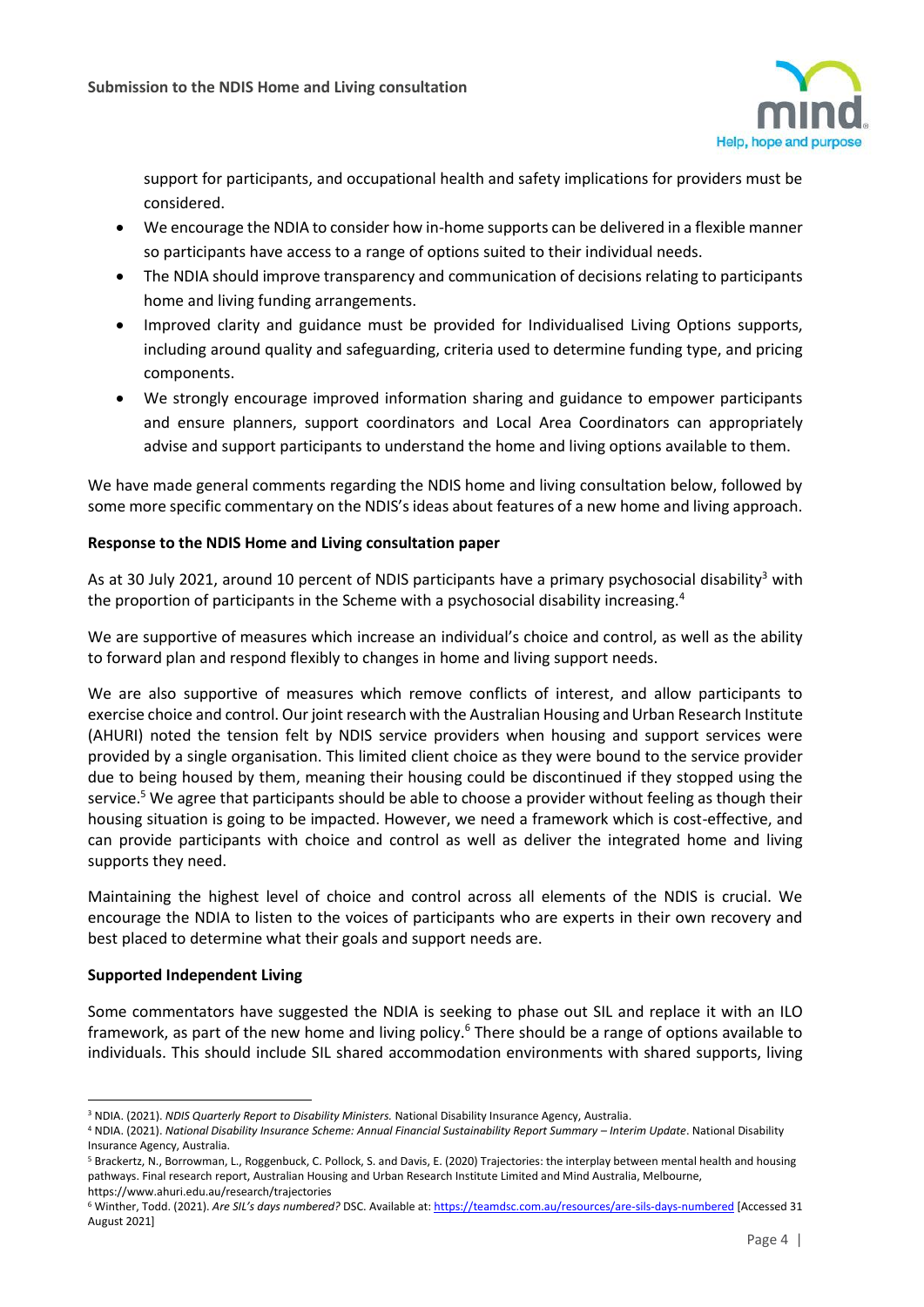

alone, or other arrangements as deemed appropriate for the individual and possible within their funding package.

As at August 2021, Mind delivers SIL within 20 properties with a total bed capacity of 199. Within the next two years, this will expand by nine brand new properties which will house and support a further 130 clients in self-contained units within a shared environment. Of these, six properties are shared living properties, largely SDA with less than six beds, with a total capacity of 27 in which we deliver support to complex care clients.

Mind delivers SIL to clients with a range of complex needs and significant functional impairment, with participants living with a psychosocial or dual disability (comorbidity with intellectual disability, autism spectrum disorder or acquired brain injury). We also support some participants with significant behaviours of concern. Without stable housing and support, these participants may be at-risk of homelessness, as well as the associated negative impacts to their mental health and wellbeing. A large cohort of our NDIS clients have housing goals within their plans, and with the right support and stable accommodation, functional improvement and achieving goals is possible. Supports should focus on working to achieve a client's individual goals. At Mind, we help clients identify and work towards their goals through the use of our My Better Life® framework.

The consultation paper clearly highlights the cost associated with SIL; average NDIS packages for clients with SIL funding costing \$325,000 per participant (Quarter 4, 2019-20), with the cost increasing by 39.5% over seven quarters.<sup>7</sup> This is clearly an unsustainable aspect of the Scheme. SIL has not been designed to incentivise outcomes or capacity building. This needs to change to ensure an effective home and living model can be sustained. Sadly, the design of SIL can attract low-quality providers who are in the business to profiteer. Mind welcomes the extension of the NDIS Fraud Taskforce, though more needs to be done to target low-quality SIL providers who are not driven to support participants to achieve positive outcomes.

Further to this, average annual committed dollars for NDIS participants who have a SIL package and live at a SIL Haven property supported by Mind are \$102,000 per annum. Our non-Haven properties for people with a psychosocial disability (not including dual disability) have average SIL packages of around \$96,000. Given the national average total support package for people with SIL is around \$325,000, we suspect that Mind's SIL models represent significant value for money for the NDIA. Largely, the cost effectiveness is due to supports being shared amongst all residents. Mind have also evidenced our approaches build capacity over time which results in reduced SIL costs.

We provide housing with support to help people living with mental ill-health live life to the fullest via our Haven residences. These SIL services are provided to residents who have NDIS funding for assistance with activities of daily living, as well as 24/7 support. A third party is employed for tenancy management. Residents are supported with a range of individual and group activities which promote social connection and skills for independent living. At Haven, participants have access to shared supports but are able to live alone in self-contained units. This model is cost -effective and allows participants to use remaining NDIS funds as they need, such as on other items which enhance quality of life and support skill-building. We believe the Haven model is an example of the effectiveness of shared supports delivered by a single provider.

The Haven model was also recognised in the Final Report of the Royal Commission into Victoria's Mental Health System as valuable for enabling participants to live independently but with support available

 $\overline{a}$ 

<sup>7</sup> NDIA. (2021). *Home and Living – public consultation paper*. Available at: [https://www.ndis.gov.au/community/have-your-say/home-and](https://www.ndis.gov.au/community/have-your-say/home-and-living-consultation-ordinary-life-home)[living-consultation-ordinary-life-home](https://www.ndis.gov.au/community/have-your-say/home-and-living-consultation-ordinary-life-home)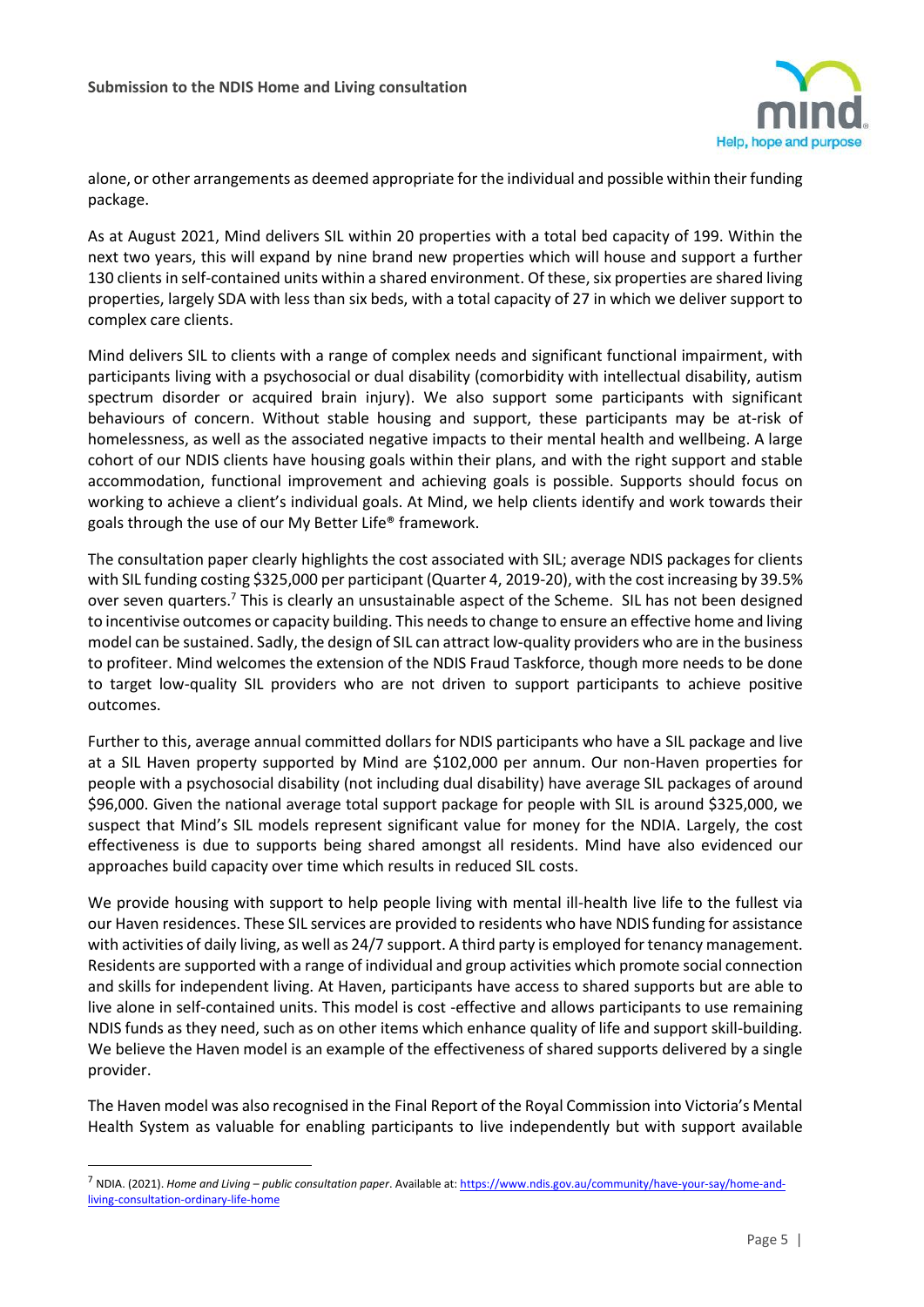

when they needed it to assist them in their recovery.<sup>8</sup> Further, participants have told us that having access to group and peer-directed activities is a valuable part of living in SIL residences, as well as the sense of community. Participants have also told us that 24/7 support at SIL residences means if you need something urgently you can access support, as well as have experienced staff available to manage any conflict which might arise. For people with a psychosocial disability, we know that 24/7 support is a crucial factor to keeping people well and out of hospital.

Research confirms receiving a SIL package under the NDIS can be a circuit breaker for consumers facing barriers to accessing the support and housing they need<sup>9</sup>.

*"Circuit breakers are events or supports that allow consumers to overcome the barriers they face and to access the supports and housing they need. Circuit breakers reported by consumers and services providers included…receiving a SIL package under the NDIS."<sup>10</sup>*

SIL packages can often provide people with the choice and financial resource to access the services they need. We believe there is a place for SIL within the suite of options available under the NDIS.

For example, of the 170 SIL packages Mind delivered across 14 rosters of care in the 2019-20 financial year, a resident moved out once a fortnight. Most often this was due to participants building their independence, skills in daily living, achieving goal's associated with their housing and mental-ill health recovery and then moving in to more mainstream housing with less support. We see this as a positive outcome and one which is attributable in part to the effectiveness of shared supports and our unique approach to achieving individual recovery goals with My Better Life®.

Recently, we have had a number of participants who have not received SIL funding but the equivalent amount in their core budget to fund SIL-like support. If you have SIL funding, you are locked in to that provider with a service agreement. Use of core funds means SIL residents may terminate a service agreement but remain in the property because they have a tenancy agreement. Participants have told us that there is a lack of transparency as to how the NDIA is making decisions about their home and living supports, with some having their SIL budgets cut without adequate explanation. Even where funding has been provided through core supports, some participants have had to choose between other supports or funding SIL.

We understand the NDIA is concerned with SIL being locked in to one provider. If a single provider is not delivering supports to residents, there will need to be careful consideration to how participants can be supported to fund a foundational level of support, as well as the occupational health and safety arrangements for providers delivering services.

Providing in-home supports in a flexible manner is challenging under current policy and funding settings. We want to be able to support people in a more flexible way, so that they have access to a range of options which are more suited to their individual needs. We strongly encourage the NDIA to consider this when delivering the new home and living policy.

#### **Specialist Disability Accommodation**

People receiving SIL support may live in accommodation funded under Specialist Disability Accommodation (SDA). Mind delivers a number of shared living properties as SDA with under six beds,

l <sup>8</sup> State of Victoria, Royal Commission into Victoria's Mental Health System. (2021). *Final Report, Volume 2: Collaboration to support good mental health and wellbeing*, Parl Paper No. 202, Session 2018–21 (document 3 of 6)

<sup>9</sup> Brackertz, N., Borrowman, L., Roggenbuck, C. Pollock, S. and Davis, E. (2020) Trajectories: the interplay between mental health and housing pathways. Final research report, Australian Housing and Urban Research Institute Limited and Mind Australia, Melbourne,

https://www.ahuri.edu.au/research/trajectories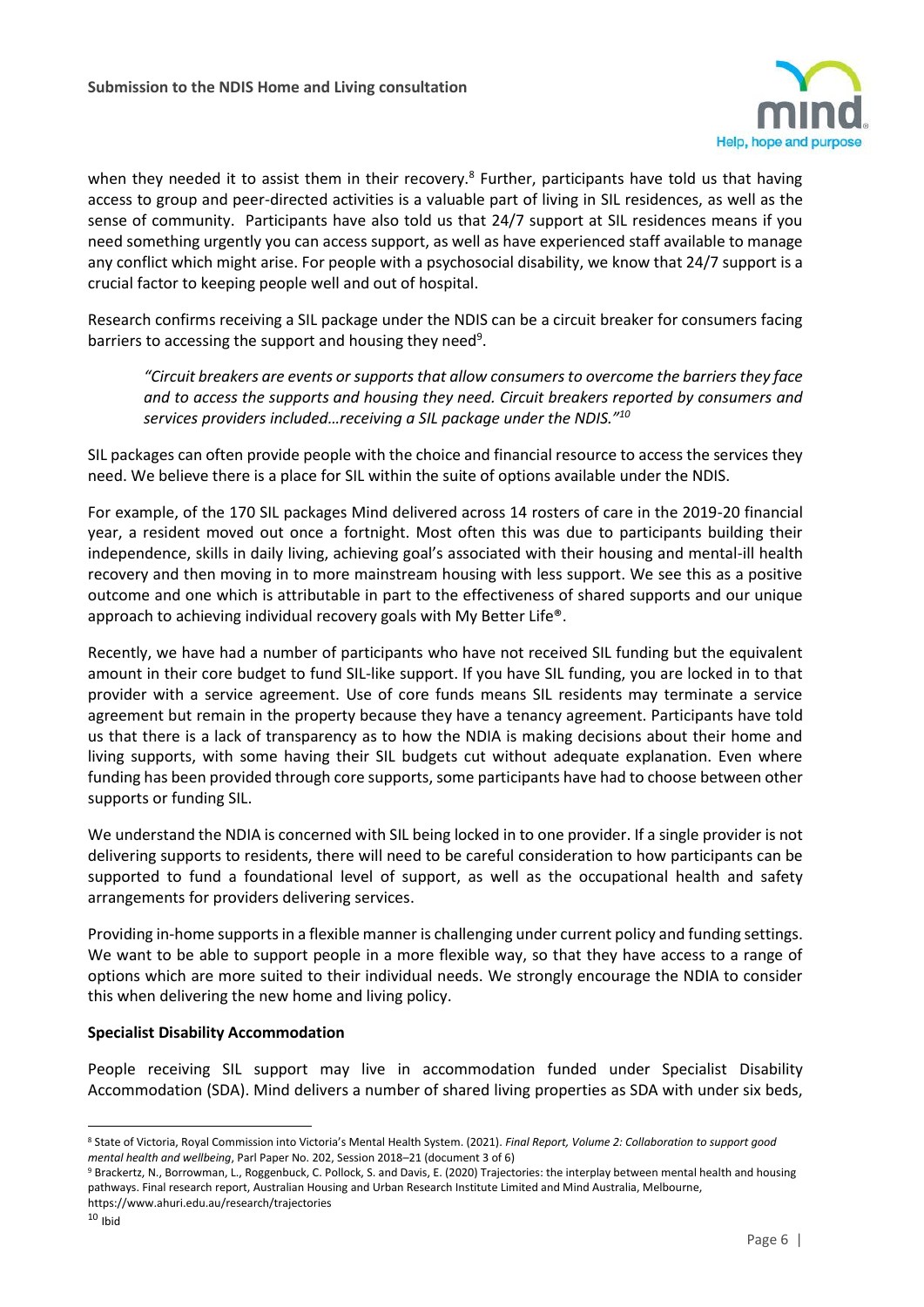

providing support to complex care clients. A number of issues have been raised in relation to access to SDA for people with a psychosocial disability, and the limited supply of housing stock which we believe could be addressed in an updated home and living approach.

Assessments for SDA within the NDIS architecture have been largely based on intellectual or physical disability, with SDA predominantly available to people with a psychosocial disability who also have comorbid physical or intellectual disability.<sup>11</sup> The Productivity Commission and Royal Commission both noted a shortfall of SDA for NDIS participants with a primary psychosocial disability, and the need for reform to encourage improved access to and development of SDA supply.<sup>12 13</sup>

Some of the issues relating to SDA funding may stem from long-term specialist accommodation for people with a primary psychosocial disability being a relatively new concept. Under previous funding, such as state-based psychiatric disability rehabilitation, access to mental health community support service or clinical funding, accommodation has been time-limited with the focus on rehabilitation. We have worked with some participants who were living in like accommodation at the time of transition to NDIS, therefore they received in-kind SDA or their eligibility was relatively straight forward to assess. However, these participants had comorbid intellectual and/or physical disability. As a sector we need further guidance on how someone's house can support disability with a psychosocial origin. There needs to be some leadership from the NDIS in educating the sector about SDA eligibility for people with a primary psychosocial disability.

The process to access SDA is incredibly long and convoluted with many points for error, oversight and loss to the system – especially as SDA and SIL are assessed separately. For SDA, a participant needs to obtain funding for a specialised Occupational Therapist (OT) report which includes locating an OT who can write the report to address SDA legislative requirements and understands psychosocial disability. They then need to wait for the SDA panel assessment and outcome, whilst at the same time being assessed for a vacancy by a provider – even when the level of funding they might be approved for is unknown – and apply for home and living supports which is another complex process. The NDIA should streamline the SDA process, ensuring it is integrated and coordinated with other NDIS processes to avoid unnecessary bureaucracy and duplication. Clarity on the SDA process, including greater transparency on outcomes and timelines, should also be communicated to participants and the sector.

The Productivity Commission recommended the NDIA continue to amend its SDA strategy and policies to encourage development of long-term supported accommodation for NDIS participants with severe and persistent mental illness.<sup>14</sup> We believe home and living reform is also necessary in order for SDA to be seen as a housing option for people with psychosocial disability. This should include influencing the market to increase suitable housing stock, and amending access requirements to reflect the needs of people with psychosocial disability.<sup>15</sup>

#### **Individualised Living Options**

The Consultation Paper states the NDIS wants others across Australia to have access to Individualised Living Option (ILO) arrangements, which have existed in Western Australia for many years. ILOs are stated to let participants make their own arrangements for the home they live in and set up supports in the way which best suits them. We are supportive of participants having more choice and control over

 $\overline{a}$ 

<sup>&</sup>lt;sup>11</sup> Brackertz, N., Borrowman, L., Roggenbuck, C. Pollock, S. and Davis, E. (2020). Trajectories: the interplay between mental health and housing pathways. Final research report, Australian Housing and Urban Research Institute Limited and Mind Australia, Melbourne, https://www.ahuri.edu.au/research/trajectories

<sup>12</sup> Productivity Commission. (2020). *Mental Health*, Report no. 95, Canberra

<sup>13</sup> State of Victoria, Royal Commission into Victoria's Mental Health System. (2021). *Final Report, Volume 2: Collaboration to support good mental health and wellbeing*, Parl Paper No. 202, Session 2018–21 (document 3 of 6)

<sup>14</sup> Productivity Commission. (2020). *Mental Health*, Report no. 95, Canberra

 $15$  Ihid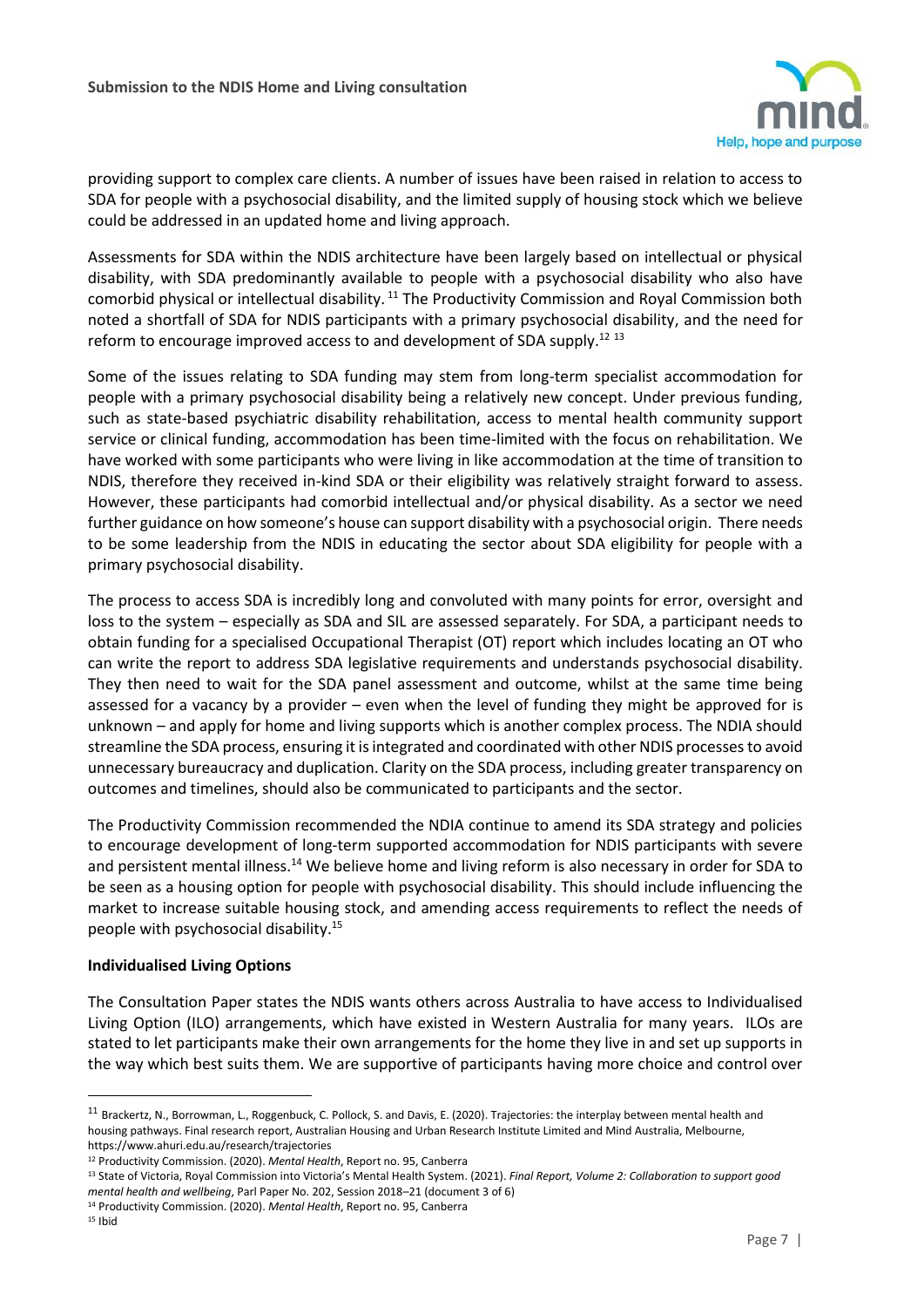

their home and living supports. However, improved budget flexibility and choice and control will not necessarily translate into participants being able to receive the supports they desire if they are out of reach of their budget. We are concerned that while ILOs may be suitable for some clients, it is possible the model will be more costly due to increased funds required for overheads and travel where shared supports are not being delivered to a single site.

Mind has spent considerable time setting up infrastructure to deliver ILOs. However, the process is complicated and it takes time for providers to build the market knowledge required to support participants. There is still a lot of ambiguity in relation to the ILO process and what can be funded, as well as who will be eligible for accessing flexible funding through ILO. We have experienced instances where support coordinators have been given incorrect information from the NDIA around eligibility. For example, a NDIA planner advised that current SIL participants cannot simultaneously access Stage 1 exploration and design ILO funding, when this is not actually the case.

If the NDIS is encouraging greater uptake of ILOs, it should provide improved guidance. This would assist planners and providers to give consistent and correct information, as well as support participants to explore and design supports and make decisions about using funding to put supports in place. Two particular areas require further clarification: quality and safeguarding for ILO supports given the use of informal/unpaid supports and close living arrangements such as host and co-residency, and further detail around pricing of components which make up Stage 2 supports, such as primary living arrangements and monitoring, and adjustment of supports.

Consideration of the fluctuating nature of mental illness in NDIS fund allocation and plan flexibility will require careful implementation, including training for assessors and planners. ILO providers will also need to be knowledgeable in psychosocial disability and supporting people with fluctuating mental ill health and psychological distress.

There is a need for improved clarity about what home and living supports the NDIS might fund, in order for participants to be empowered to have exploration conversations about what an ordinary life at home might look like. Current budget rules do not readily facilitate participants flexing funding up and down as their needs change. Adjustments should be able to be made outside of review meetings, without having to go through the process of unscheduled reviews. This will be essential if participants are to be empowered to access ILOs and use personalised budgets.

Further, we are concerned that although participants will be empowered to have exploration and design conversations about what an ordinary life at home looks like for them, this will be unrealised in practice given they will be constrained by what is within their NDIS-set budget to fund.

#### **Comments on proposed features of a home and living approach**

- **1. Changing the conversation**
- **2. Supporting you to be an informed and empowered consumer**
- **3. Supporting you to make decisions**
- **4. Reforming the funding model**
- **5. Improving choice and control through flexible budgets**
- **6. Assisting implementation and maintenance**
- **7. Engaging the market and driving innovation**

The application process for the NDIS, including home and living supports can be confusing. Add to this applications required to secure housing and it can be a complex process for participants to navigate. We are encouraged by plans to support participants to have informed conversations about their home and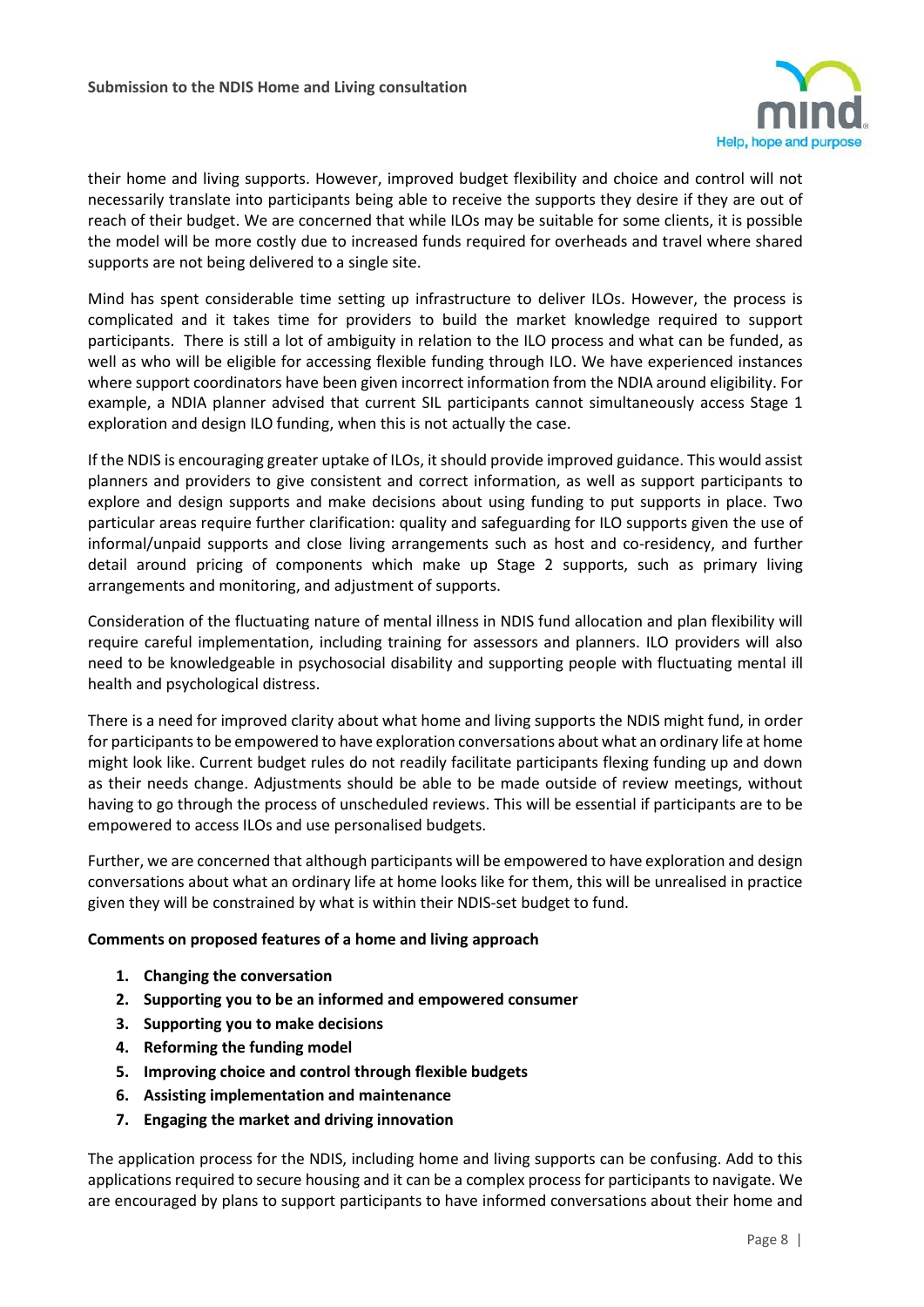

living arrangements. Participants should have access to planners and LACs who understand psychosocial disability and can support them to understand how to use their flexible budget.

We are supportive of making planning conversations simpler. However, we encourage the NDIS to consider how they will ensure planners, support coordinators and Local Area Coordinators receive adequate guidance and timely information. This must occur in order for them to support participants to be informed and empowered with regard to their home and living options.

There is also a need for planners, support coordinators and LACs to have an understanding of psychosocial disability in order to provide appropriate support and information to participants with a psychosocial disability.

Choice and control are key principles of the NDIS. However, consumers who participated in our *Trajectories* research with AHURI reported their choices were constrained by the limited availability of NDIS services in some locations.<sup>16</sup> People need access to housing to recover, and support to maintain their tenancies. The NDIA needs to influence state housing policy by encouraging Federal and State Governments to work together on solutions. As the Victorian Royal Commission pointed out, allocation of home and living supports, such as SIL or SDA, in a participant's plan doesn't translate directly into access to a property<sup>17</sup>. If there is no appropriate housing available, it is questionable as to how participants will be enabled to exercise the choice and control to live how they wish to.

The lack of appropriate housing supply is a continued problem for participants wishing to transition from SIL residences. Whilst we understand housing supply is beyond the NDIA's control, we encourage the NDIA to advocate for Federal and State Governments to work together to provide greater social and affordable housing stock, and fulfil recommendations for more supported housing options for people living with psychosocial disability, mental ill-health and psychological distress.

#### **Conclusion**

 $\overline{a}$ 

We are supportive of the NDIS providing participants with greater choice and control in their home and living arrangements. The NDIA should take into consideration the elements of current arrangements which are working positively, such as more affordable accommodation in shared environments with shared supports in SIL, when planning its new home and living policy. Uptake of ILOs will rely on improved and consistent guidance from the NDIA. Along with this, reform to SDA settings should progress in order to increase supply and access for people with psychosocial disability. We strongly encourage improved information sharing and guidance to empower participants and ensure planners, support coordinators and LACs can appropriately advise and support participants to understand the options available to them. Further, decisions made in relation to people's home and living arrangements should be transparent and made readily available to participants.

Mind are committed to ensuring NDIS participants with a psychosocial disability are able to have their support needs met based on their individual needs and goals We would welcome the opportunity to have further discussions with the NDIA on home and living policy settings for people with a psychosocial disability.

<sup>&</sup>lt;sup>16</sup> Brackertz, N., Borrowman, L., Roggenbuck, C. Pollock, S. and Davis, E. (2020). Trajectories: the interplay between mental health and housing pathways. Final research report, Australian Housing and Urban Research Institute Limited and Mind Australia, Melbourne, https://www.ahuri.edu.au/research/trajectories

<sup>17</sup> State of Victoria, Royal Commission into Victoria's Mental Health System. (2021). *Final Report, Volume 2: Collaboration to support good mental health and wellbeing*, Parl Paper No. 202, Session 2018–21 (document 3 of 6)